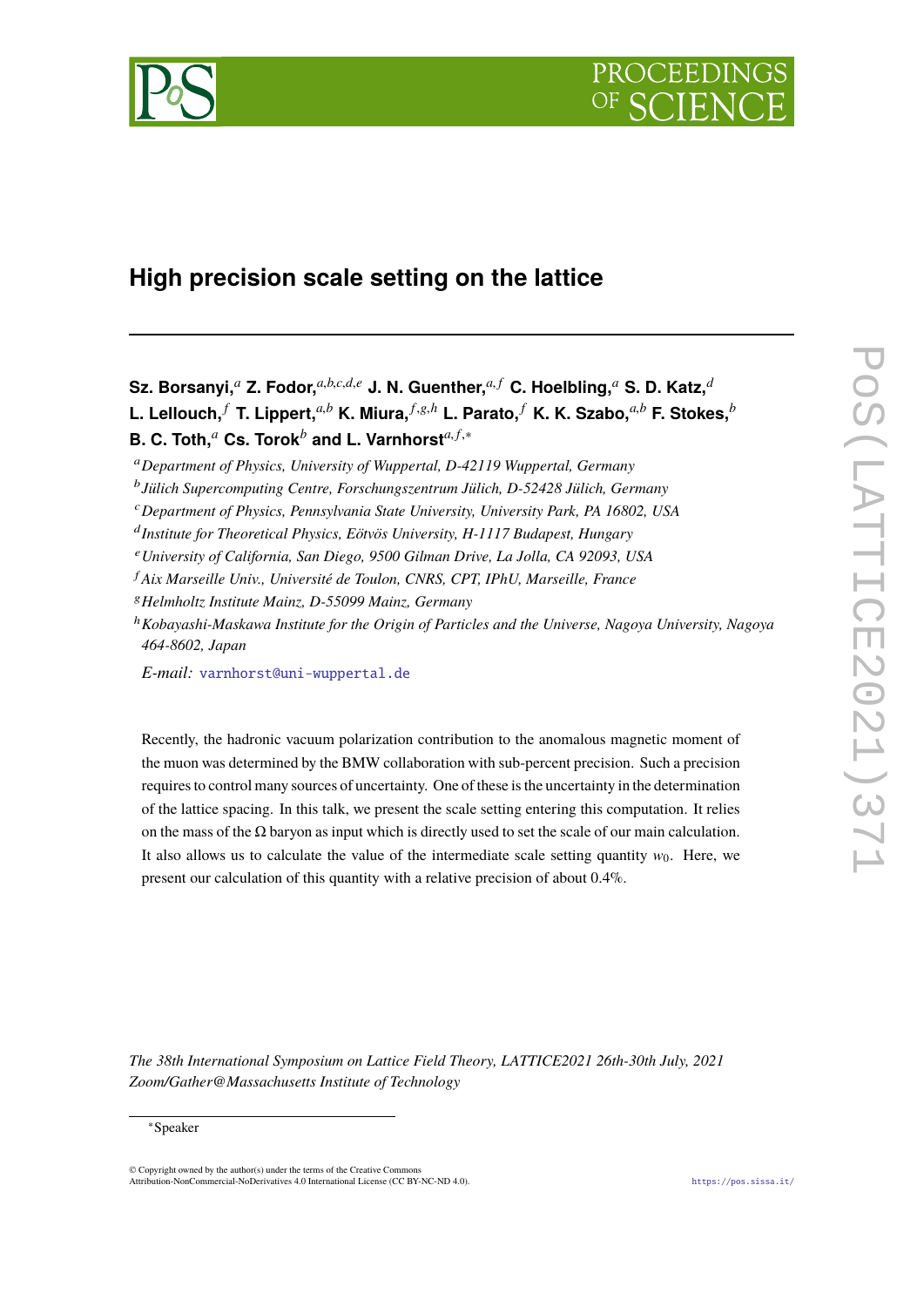# **1. Introduction**

This work is part of the lattice determination of the anomalous magnetic moment  $a_{\mu}$  of the muon by the BMW collaboration that was published in [\[1\]](#page-8-0). To achieve the precision necessary for a meaningful comparison with experiments, many sources of errors had to be controlled. One such source is the determination of the lattice scale which is described in this contribution. For an overview of the whole calculation, see also [\[2\]](#page-8-1). For our main analysis of  $a<sub>u</sub>$ , we set the scale directly with the mass of the omega baryon. To keep this contribution as self contained as possible, however, the determination of  $w_0$  [\[3\]](#page-8-2) using the omega mass is explained. Besides being a useful quantity by itself, it was also used in [\[1\]](#page-8-0) to determine the individual isospin splitting contributions to  $a_{\mu}$ .

In the first section, the determination of the omega mass on individual ensembles of gauge configurations is discussed, both for the isospin symmetric, pure QCD part as well as for the strong isospin breaking and QED corrections. After that, in a second section, our global fits are briefly explained with a special emphasis on the determination of  $w_0$ .

## **2. Mass of the omega baryon**

Any precise determination of the lattice scale requires a precisely known input quantity. In this work, we choose the mass of the omega baryon. It can be measured both in experiment [\[4\]](#page-8-3) and on the lattice with sufficient precision.

Our calculation is based on a set of 22 ensembles of gauge configurations generated with a Symmanzik improved gauge action. The  $2+1+1$  flavors of the dynamical fermions are realized by a staggered action constructed from four times stouts smeared gauge fields. On top of these QCD configuration QED configuration where generated. For details of the action and the methods used to generated the configurations, see [\[1\]](#page-8-0). The configurations where generated at six values of the gauge coupling  $\beta$  and the lattice spacing *a* ranges from 0.132 fm to 0.064 fm. The quark masses where chosen such that the ensembles scatter closely around the physical point to allow for a reliable interpolation to the physical point.

In the first part of this section, the accurate lattice determination of the omega mass in pure QCD is discussed. In the second part, the calculation of the QED corrections, which are important at the target accuracy, is discussed.

#### **2.1 QCD contributions**

The mass of the omega baryon can be calculated by studying the exponential falloff of the correlation function of two suitably chosen temporally separated interpolating operators. In the staggered formulation, translations by one lattice spacing are intertwined with transformations among the spinor degrees of freedoms of the quark fields. Hence, the construction of interpolating operators that couple to specific hadrons is more complicated than in the case of e.g. Wilson fermions. For mesons, constructions of such operators are discussed in [\[5\]](#page-8-4). For the construction of baryon operators, see [\[6\]](#page-8-5). Amongst these baryon operators, the ones labeled as VI and XI couple to the omega baryon as the lowest state. The operators can be constructed from a staggered quark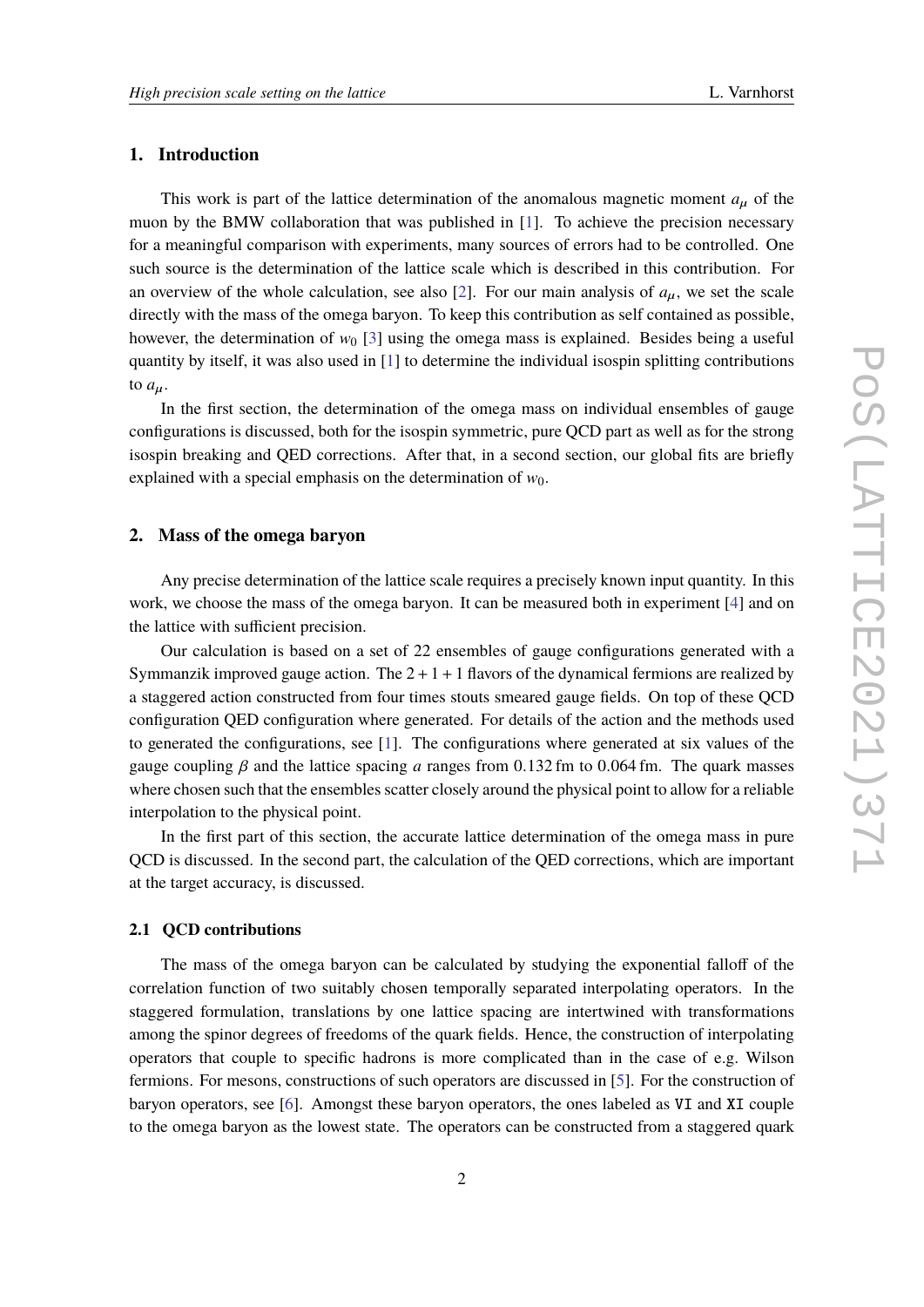<span id="page-2-0"></span>

**Figure 1:** The effective mass of the three operators used for the omega mass determination on the coarsest ensemble. The green data points show the effective masses calculated directly from the correlation function of the respective operators. The red band indicates the ground state mass as extracted with a multistate fit (for details see main text). The red dotted line indicates the effective mass of that multistate fit.

field  $\chi$  by employing

$$
O_{\text{XI}}(t) = \sum_{\substack{\vec{x}, x_t = t \\ x_t \text{ even}}} \epsilon^{abc} \left[ (D_1 \chi^a)(D_{12} \chi^b)(D_{13} \chi^c) - (D_2 \chi^a)(D_{21} \chi^b)(D_{23} \chi^c) \right]
$$
  
+  $(D_3 \chi^a)(D_{31} \chi^b)(D_{32} \chi^c) \left[ , \right]$  (1)

$$
+(D_3\chi^a)(D_{31}\chi^b)(D_{32}\chi^c)\Big],\tag{1a}
$$

$$
O_{VI}(t) = \sum_{\substack{\vec{x}, x_t = t \\ x_i \text{ even}}} \epsilon^{abc} (D_1 \chi^a) (D_2 \chi^b) (D_3 \chi^c)
$$
 (1b)

where

$$
D_i \chi(x) = \frac{1}{2} \left( \chi \left( x - \hat{i} \right) + \chi \left( x + \hat{i} \right) \right) \text{ and } D_{ij} = D_i D_j. \tag{2}
$$

The omega baryon, however, comes in multiple staggered tastes which become degenerate only in the continuum limit. The operators shown above couple to more then one of these tastes. In [\[7\]](#page-8-6) an additional flavour degree of freedom is used to construct an operator which solely couples to one taste of the omega baryon. This operator reads

$$
O_{\text{Ba}} = \left[2\delta_{\alpha1}\delta_{\beta2}\delta_{\gamma3} - \delta_{\alpha3}\delta_{\beta1}\delta_{\gamma2} - \delta_{\alpha2}\delta_{\beta3}\delta_{\gamma1} + (\cdots \beta \leftrightarrow \gamma \cdots)\right] \times
$$
  

$$
\epsilon^{abc} \left( (D_1 \chi^a_{\alpha}(x))(D_{12} \chi^b_{\beta}(x))(D_{13} \chi^c_{\gamma}(x)) - (D_2 \chi^a_{\alpha}(x))(D_{21} \chi^b_{\beta}(x))(D_{23} \chi^c_{\gamma}(x)) + (D_3 \chi^a_{\alpha}(x))(D_{31} \chi^b_{\beta}(x))(D_{23} \chi^c_{\gamma}(x))\right)
$$

where the Greek indices refer to the additional flavour degree of freedom. We applied Wuppertal smearing [\[8\]](#page-8-7), but with a kernel that includes only two-hop terms, to all three operators. For the gauge field appearing in this kernel we applied multiple steps of stout smearing [\[9\]](#page-8-8) in three dimensions. For details, see [\[1\]](#page-8-0).

We have compared the performance of the three operators mentioned above on the coarsest ensemble for which we generated about 3000 extra configuration that where used only to compare the three operators with an increased precision. In figure [1](#page-2-0) the extracted mass is shown for all three operators. As it can be seen, even on this ensemble the three values agree within errors. Furthermore, the difference between the largest and the smallest value is of the same size than the typical statistical and systematic error on the masses extracted on other ensembles. We conclude that it is therefore justified to use the VI operator to extract the mass of the omega baryon.

Due to the presence of excited states in the correlation functions of the interpolating operators, a simple one-state ansatz does not allow for a controlled extraction of the ground state mass.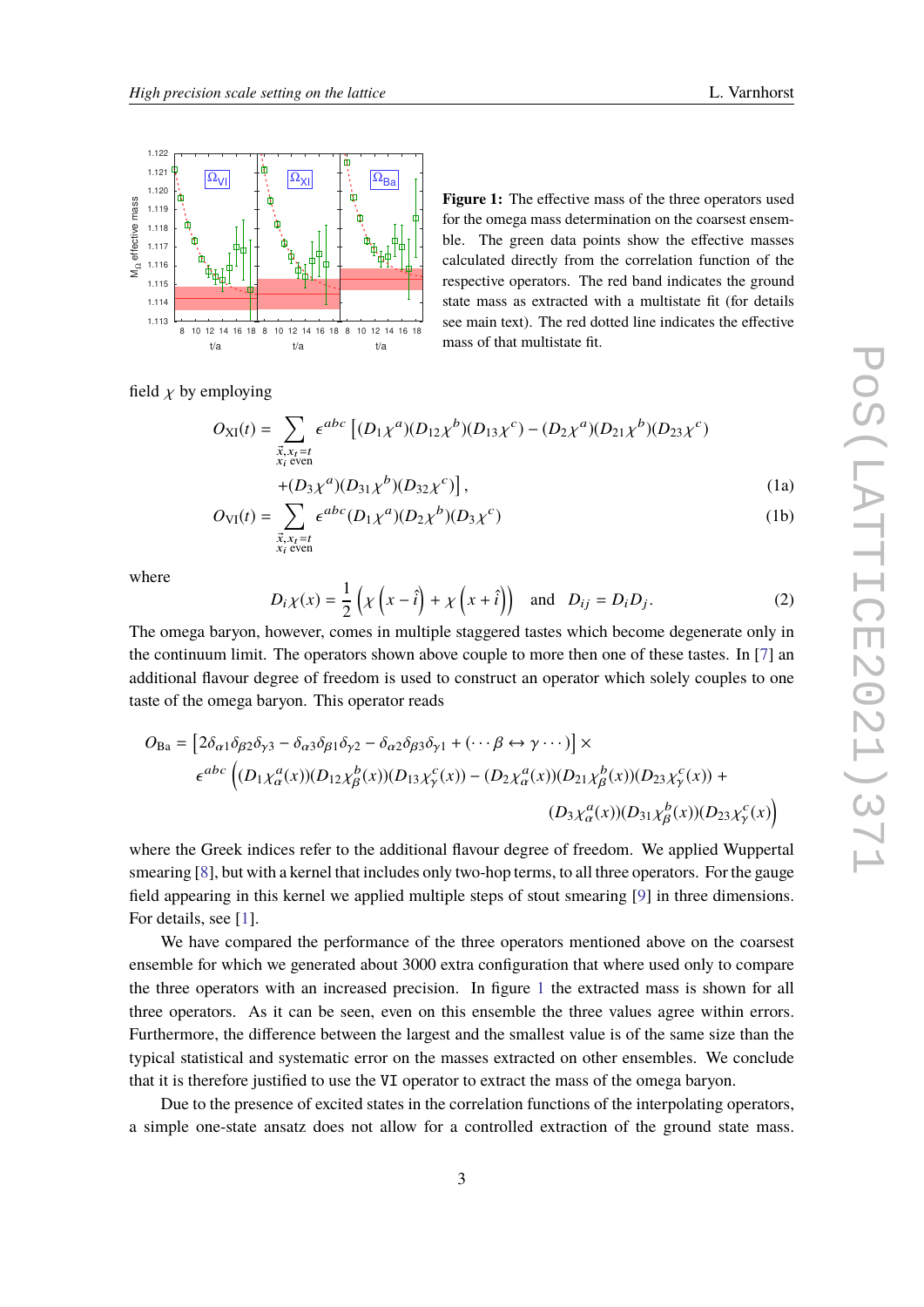Consequently, excited states must be included in the analysis. For this purpose, we employed two procedures: The first one was a fit with a ansatz containing four states. In the second one we used a generalized eigenvalue problem (GEVP) based on a matrix constructed out of time shifted correlation functions [\[10\]](#page-8-9).

In the first approach, we considered the first four lowest energy states and fitted the resulting ansatz to the correlation function. Neglecting contributions with even higher energy, the correlation function has the form

<span id="page-3-0"></span>
$$
H(t; A, M) = A_1 h_+(t; M_0) + A_2 h_-(t; M_2) + A_3 h_+(t; M_3) + A_4 h_-(t; M_4) + \cdots
$$
 (3a)

where

$$
h_{+}(t, M) = e^{-Mt} + (-1)^{t-1} e^{-M(t-T)},
$$
\n(3b)

$$
h_{-}(t, M) = -h_{+}(T - t, M). \tag{3c}
$$

Each of the terms corresponds to one state and the sign factors included in the  $h<sub>±</sub>$  originate from the staggered structure. The function in equation [\(3a\)](#page-3-0) has 8 free parameter. Four masses and four prefactors. To stabilize the fit, we imposed priors on all but the ground state mass. These priors are motivated by measured excited states of the omega baryon [\[11\]](#page-8-10) and quark model predictions [\[12\]](#page-8-11) further motivated by [\[13,](#page-8-12) [14\]](#page-8-13). The central values of the priors where 2021 MeV, 2250 MeV, and 2400 MeV. The width where chosen to be 10  $\%$ , 10  $\%$ , and 15  $\%$ . No priors where applied to the prefactors. Since at early times, more than four states contribute to the correlation functions, we varied the time range of the fit. In addition, we fitted all ensembles at a given gauge coupling together by assuming that the quark mass dependencies of the mass parameters can be described by a linear function of the strange quark mass. The results from these fits combining multiple ensembles did not enter our main analysis but only served as a crosscheck.

As a complementary procedure, we also applied a GEVP based approach [\[10\]](#page-8-9). For that purpose we constructed the matrix

<span id="page-3-1"></span>
$$
\mathcal{H}(t) = \begin{pmatrix} H_{t+0} & H_{t+1} & H_{t+2} & H_{t+3} \\ H_{t+1} & H_{t+2} & H_{t+3} & H_{t+4} \\ H_{t+2} & H_{t+3} & H_{t+4} & H_{t+5} \\ H_{t+3} & H_{t+4} & H_{t+5} & H_{t+6} \end{pmatrix} . \tag{4}
$$

On such a matrix the well know staggered variational approach [\[16\]](#page-9-0) can be applied. We solved the **GEVP** 

$$
\mathcal{H}(t_0)\vec{v}(t_a, t_b) = \lambda(t_a, t_b)\mathcal{H}(t_1)\vec{v}(t_a, t_b)
$$
\n(5)

for two times  $t_0$  and  $t_1$  and then constructed a projected correlation function

$$
C_i(t) = \vec{v}_i^{\dagger}(t_1, t_2) \mathcal{H}(t) v_i(t_1, t_2)
$$
\n
$$
\tag{6}
$$

from the *i*-th generalized eigenvector  $\vec{v}_i$ . This projected correlation function is a linear combination of the time shifted correlation functions entering the matrix in equation [\(4\)](#page-3-1). In contrast to the individual contributions in this matrix, the excited state contamination is however greatly reduced in  $C(t)$ . The effect of this procedure on a mock correlation function can be seen in figure [2](#page-4-0) We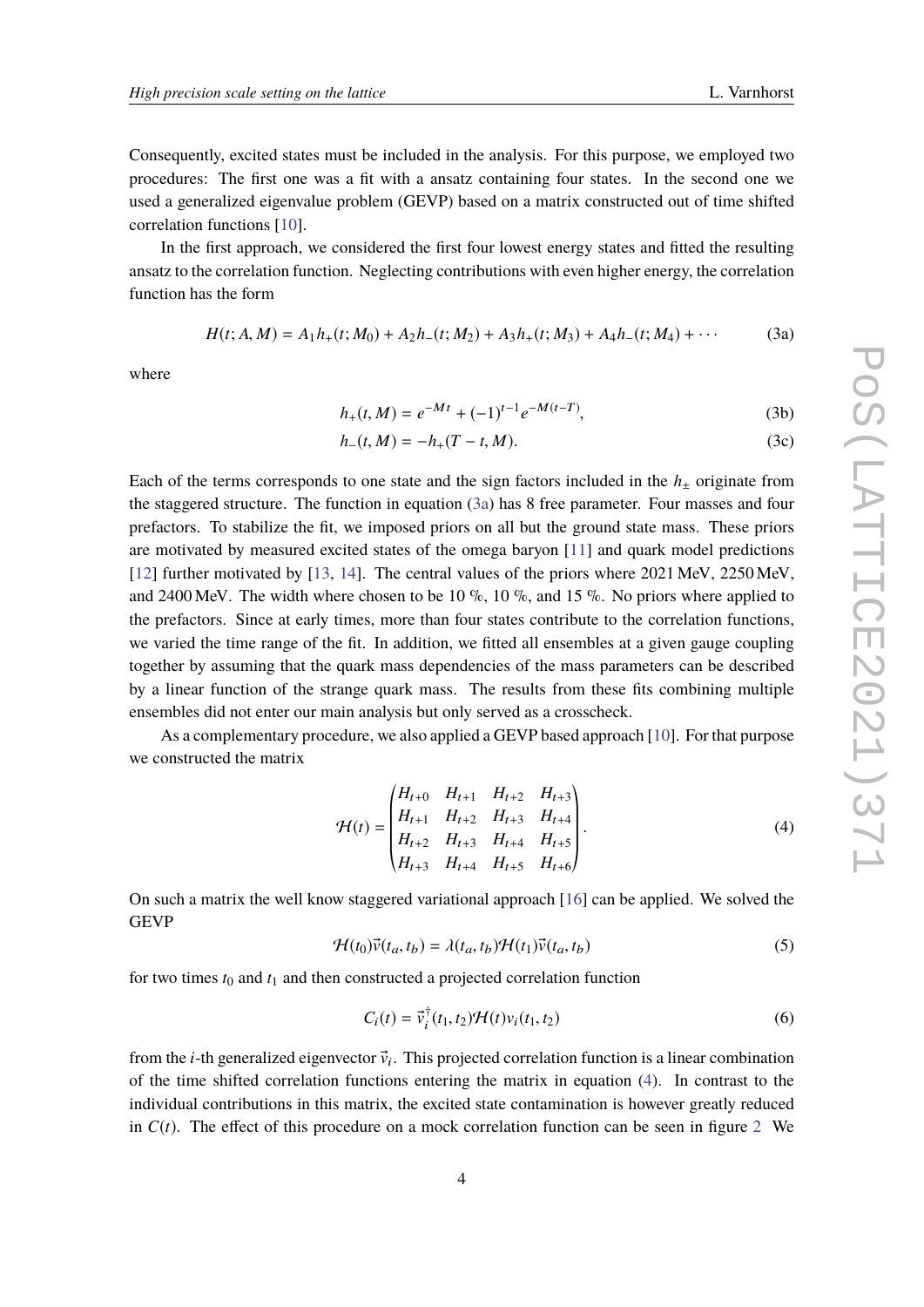<span id="page-4-0"></span>

**Figure 2:** The effect of the GEVP based procedure as described in the main text on the effective mass. The black dots show the 2-lag effective mass of a mock correlation function and the colored dots show the same effective mass of the projected correlation function. The mock correlation function contains 6 states. For the the left panel, a  $6 \times 6$  matrix was employed whereas for the right panel, a  $4 \times 4$  matrix was employed. The overlap with the ground state is improved significantly in both cases

<span id="page-4-1"></span>

**Figure 3:** The projected correlation function for the groundstate and the first excited states on one ensemble. The dot show the effective masses of the projected correlation functions. The lower band indicate the mass extracted by a single exponential fit to the projected correlation function. The upper band is not obtained by the fit but indicates the width of the prior used in the alternative four state fit approach. As it can be seen, the first excited state mass as seen by the GEVP method is consistent with the prior.

used a standard one-state ansazt to extract the ground state mass from  $C_0(t)$ . The performance of the GEVP based method is shown for one ensemble in figure [3.](#page-4-1) There, also the effective mass of  $C_1(t)$  is shown and compared to the prior for the first excited state in the four state fit approach. No priors are necessary for the GEVP based approach.

For our final determination, we employed three fits per ensemble: Two four state fits with different fit ranges and one combination of times for the GEVP base method. The combinations of fit ranges can be found in [\[1\]](#page-8-0). For each of the three procedures, a Kolmogorov-Smirnov test [\[15\]](#page-9-1) was used to verify hat the resulting  $\chi^2$  values where distributed as expected. For one value of the gauge coupling, the values of the gauges masses determined with the described methods, are the gauge coupling, the values of the omega masses determined with the described methods, are compared in figure [4.](#page-5-0)

### **2.2 QED contributions**

The correlation function of a baryon operator in QCD+QED can be written to quadratic order in the valence and sea electrical charge and linear order in the strong isospin breaking as

$$
\langle H \rangle_{\text{QCD+QED}} \approx \langle H \rangle|_0 + \frac{\delta m}{m_l} \cdot \langle H \rangle'_{m} + \frac{e_v^2}{2} \cdot \langle H \rangle''_{20} + e_v e_s \cdot \langle C \rangle''_{11} + \frac{e_s^2}{2} \cdot \langle H \rangle''_{02}. \tag{7}
$$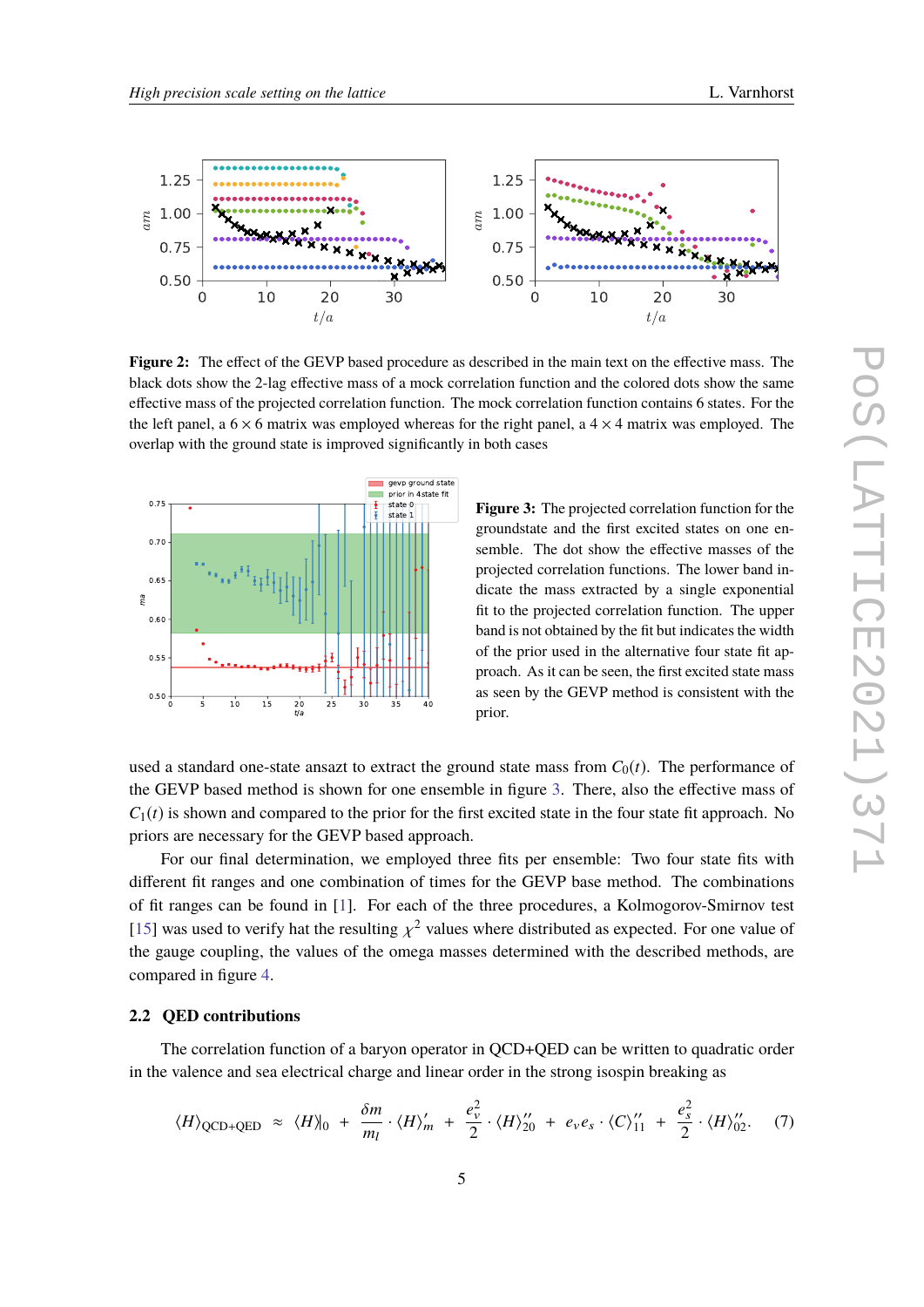<span id="page-5-0"></span>

**Figure 4:** Comparison between the different determination of the omega mass on four ensemble with gauge coupling  $\beta$  = <sup>3</sup>.84.

For more details of the formalism, see [\[1,](#page-8-0) [2,](#page-8-1) [17\]](#page-9-2). To determine the mass corrections, we apply the effective mass  $\mathcal{M}[H]$  to *H* instead of the four state fits or GEVP based extractions because it features a closed form derivative with respect to the values of the correlation function *H* at different times which will be denoted as  $\delta M[H]/\delta H$ . This allows to derive expression for the QED and strong isospin breaking correction to hadron masses. These corrections are

$$
M_0 = \mathcal{M}[\langle H_0 \rangle_0] \tag{8a}
$$

$$
M_{02}^{"'} = \frac{\delta \mathcal{M}[H]}{\delta H} \bigg|_{\langle H_0 \rangle_0} \langle H \rangle_{02}^{"'} = \frac{\delta \mathcal{M}[H]}{\delta H} \bigg|_{\langle H_0 \rangle_0} \left\langle (H_0 - \langle H_0 \rangle_0) \frac{\text{dets}_2^{"}}{\text{dets}_0} \right\rangle \tag{8b}
$$

$$
M_{20}^{"'} \approx \frac{1}{e_v^2} (\mathcal{M}[\frac{1}{2}\langle H_+ + H_- \rangle_0] - \mathcal{M}[\langle H_0 \rangle_0])
$$
\n(8c)

$$
M_{11}^{\prime\prime} \approx \left. \frac{\delta \mathcal{M}[H]}{\delta H} \right|_{\langle H_+ + H_- \rangle_0} \left\langle \frac{H_+ - H_-}{2e_v} \frac{\text{dets}'_1}{\text{dets}_0} \right\rangle_0 \tag{8d}
$$

$$
M'_m \approx \frac{m_l}{\delta m} (\mathcal{M}[\langle H_{\delta m} \rangle_0] - \mathcal{M}[\langle H_0 \rangle_0])
$$
 (8e)

where  $\langle \cdots \rangle_0$  is the QCD expectation value of  $\cdots$ ,  $H_0$  is a combination of interpolating operators that can be used to measure the Omega mass in QCD,  $H_{\pm}$  are similar operators with positive and negative charges,  $H_{\delta m}$  is a combination of interpolating operators with finite strong isospin breaking and dets $_0$ , dets $_1'$ , and dets $_2''$  are the appropriate products of quartic roots of fermion determinant and their first and second derivative with respect to the sea electric charge.

#### **3.** Global fits and the determination of  $w_0$

For the determination of  $w_0$  at the physical point and in the continuum, we employed a global fit. The approach discussed here is described in [\[1\]](#page-8-0) under the name of Type 1 fit. For other global fits used in the determination of  $a_{\mu}$ , especially to define the isospin splitting contributions, see that work. Let  $Y = w_0 M_{\Omega}$ . In general, such a dimensionless observable can be expanded around the physical point as

<span id="page-5-1"></span>
$$
Y = A + BX_l + CX_s + DX_{\delta m} + E e_v^2 + F e_v e_s + Ge_s^2
$$
\n(9)

where

$$
X_{l} = M_{\pi^{0}}^{2} / M_{\Omega}^{2} - \left[ M_{\pi^{0}}^{2} / M_{\Omega}^{2} \right]_{*} , \quad X_{s} = M_{K_{\chi}}^{2} / M_{\Omega}^{2} - \left[ M_{K_{\chi}}^{2} / M_{\Omega}^{2} \right]_{*} , \quad X_{\delta m} = \frac{(M_{K^{0}} - M_{K^{+}})^{2}}{M_{\Omega}^{2}} \quad (10)
$$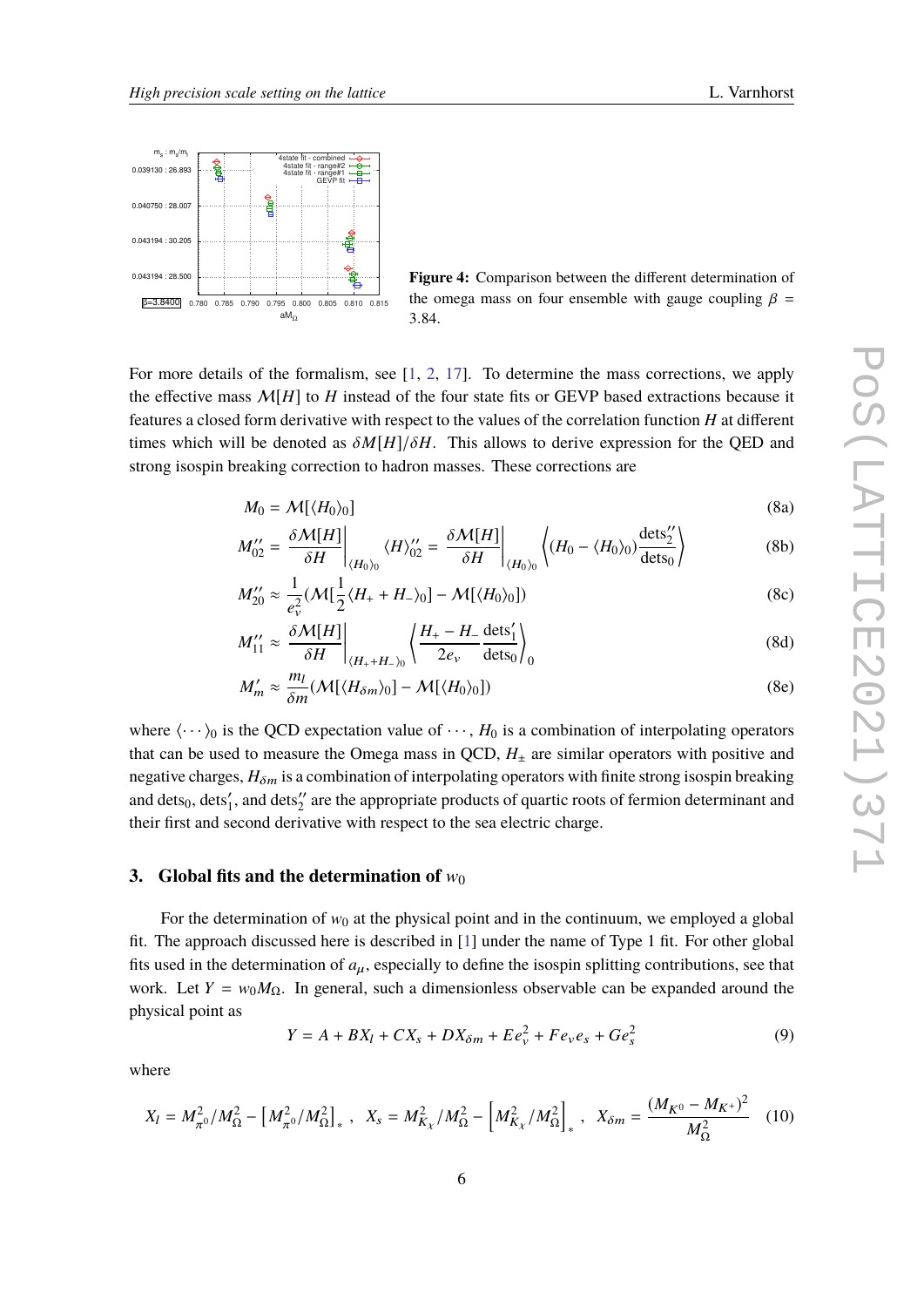with  $M_R^2$  $\frac{2}{K_X} = \frac{1}{2}$  $\frac{1}{2}(M_{K^0}^2 + M_{K^+}^2 - M_{\pi^+}^2)$  are suitable parametrizations of the light and strange quark mass deviations from the physical point and of the strong isospin splitting. The coefficients  $A, \ldots, G$  are not assumed constant but to depend on the lattice spacing  $a$ ,  $X_l$ , and  $X_s$  according to

$$
A = A_0 + A_2 \left[ a^2 \alpha_s^n(1/a) \right] + A_4 \left[ a^2 \alpha_s^n(1/a) \right]^2 + A_6 \left[ a^2 \alpha_s^n(1/a) \right]^3 \tag{11a}
$$

$$
B = B_0 + B_2 a^2 \tag{11b}
$$

$$
C = C_0 + C_2 a^2 \tag{11c}
$$

$$
D = D_0 + D_2 a^2 + D_4 a^4 + D_l X_l + D_s X_s \tag{11d}
$$

$$
E = E_0 + E_2 a^2 + E_4 a^4 + E_l X_l + E_s X_s \tag{11e}
$$

$$
F = F_0 + F_2 a^2 \tag{11f}
$$

$$
G = G_0 + G_2 a^2 \tag{11g}
$$

where  $A_i, \ldots, G_i$  are parameters to be determined by a fit and *n* determines the power of the  $\alpha_s$ <br>corrections to the continuum engroech of the 4 term. For more details see [1] corrections to the continuum approach of the *A* term. For more details see [\[1\]](#page-8-0).

<span id="page-6-1"></span>Assuming  $[\ldots]_0$  to be the pure isospin symmetric QCD part of a given observable and  $[\ldots]_m^{\prime\prime}$ ,  $[\ldots]_m^{\prime\prime}$  being the first and accord order derivatives with respect to the strong isospin  $\left[\ldots\right]_{20}^{\prime\prime}, \left[\ldots\right]_{11}^{\prime\prime}, \left[\ldots\right]_{02}^{\prime\prime}$  being the first and second order derivatives with respect to the strong isospin<br>healting and the valence valence, valence are and and see as algebraic shares agusti breaking and the valence-valence, valence-sea, and and sea-sea electric charges, equation [\(9\)](#page-5-1) can be written as

<span id="page-6-0"></span>
$$
[Y]_0 = [A + BX_l + CX_s]_0 \tag{12a}
$$

$$
[Y]_m' = [DX_{\delta m}]_m'
$$
 (12b)

$$
[Y]_{20}^{"'} = [A + BX_l + CX_s + DX_{\delta m}]_{20}^{"'} + [E]_0 \tag{12c}
$$

$$
[Y]_{11}^{"} = [A + BX_l + CX_s + DX_{\delta m}]_{11}^{"} + [F]_0 \tag{12d}
$$

$$
[Y]'_{02} = [A + BX_l + CX_s + DX_{\delta m}]_{02}'' + [G]_0 \tag{12e}
$$

For the observable  $Y = w_0 M_{\Omega}$ , there is no strong isospin breaking component and hence equation [\(12b\)](#page-6-0) is not needed. The other equations can be fitted to the lattice data in a simultaneous fit that takes into account the statistical correlations between the various quantities appearing in these equations.

Not all of the parameters listed above contribute to the determination of every observable. For this specific observable, we always enabled the parameters  $A_0$ ,  $A_2$ ,  $C_0$ ,  $E_0$ ,  $F_0$ ,  $G_0$  and set  $n = 0$ . To estimate the systematic uncertainty of our determination, we varied our global fitting form and the mass fits: One set of variations relates to changes in the fitranges and methods of the mass fits for the omega mass and for the pseudoscalar meson masses. Another set of variation is introduced by imposing various cuts on the lattice spacing included in the fit. To estimate the systematic uncertainty introduced by our expansion we switched the fit parameters  $A_4$ ,  $B_0$ ,  $C_2$ ,  $E_2$ ,  $E_1$ ,  $E_s$ ,  $F_2$ , and  $G_2$  on and off. We also varied the input mass of the omega baryon within the experimental uncertainty. All these variation lead to a large number of fits that we combine with the histogram method described in [\[1\]](#page-8-0). Some representative fits are shown in figure [5.](#page-7-0) We arrive at a result of

$$
w_0 = 0.17236(29)(63)[70] \,\text{fm}.\tag{13}
$$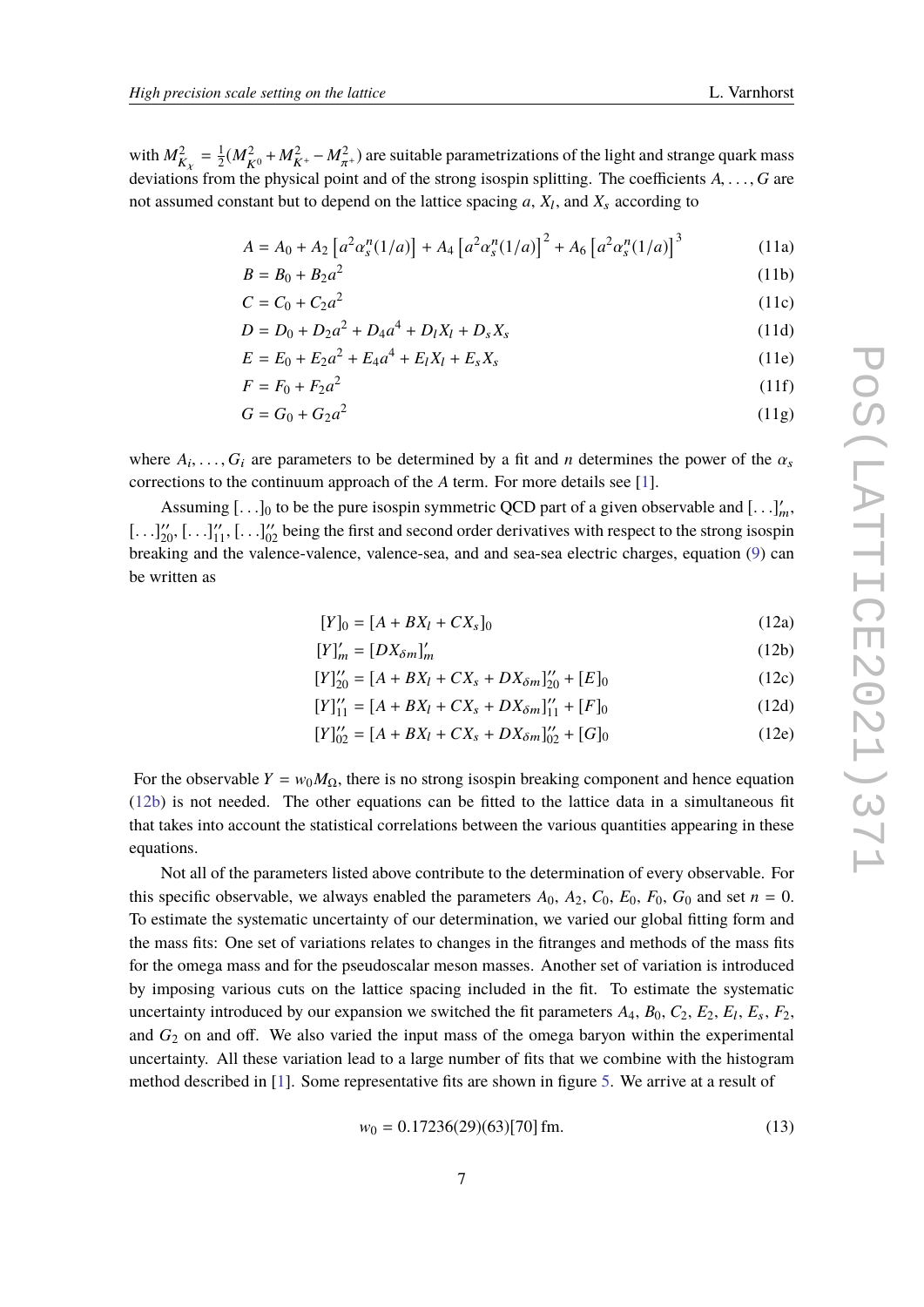

<span id="page-7-0"></span>

**Figure 5:** The continuum approach of the components in equations [\(12\)](#page-6-1) and some representative global fits. The red points are the values of the components of *Y* measured on the various configurations. These points have already been extrapolated using the global fit with linear  $a^2$  dependence to the physical point. For some fits these extrapolations yield significant different points. In that case, the points are shown in grey.

## **4. Conclusion**

We have determined the  $w_0$  scale in the continuum limit in full  $2+1+1$  flavour QCD+QED. This result can be used to precisely set the scale in subsequent lattice calculation. The method described here for the scale setting with the omega mass was also used in the high precision determination of the anomalous magnetic moment published in [\[1\]](#page-8-0).

## **5. Acknowledgments**

The computations were performed on JUQUEEN, JURECA, JUWELS and QPACE at Forschungszentrum Jülich, on SuperMUC and SuperMUC-NG at Leibniz Supercomputing Centre in München, on Hazel Hen and HAWK at the High Performance Computing Center in Stuttgart, on Turing and Jean Zay at CNRS' IDRIS, on Joliot-Curie at CEA's TGCC, on Marconi in Roma and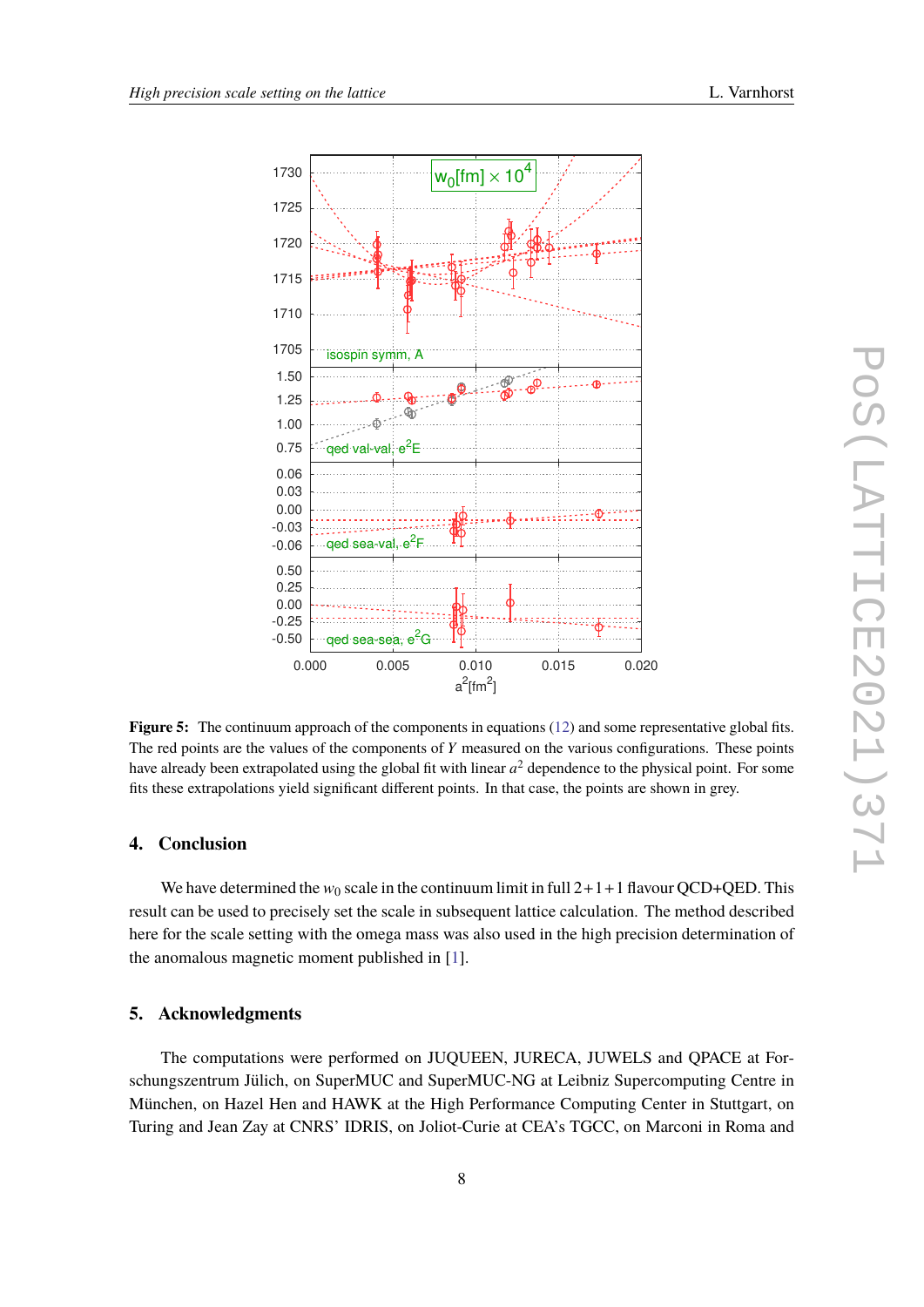on GPU clusters in Wuppertal and Budapest. We thank the Gauss Centre for Supercomputing, PRACE and GENCI (grant 52275) for awarding us computer time on these machines. This project was partially funded by the DFG grant SFB/TR55, by the BMBF Grant No. 05P18PXFCA, by the Hungarian National Research, Development and Innovation Office grant KKP126769 and by the Excellence Initiative of Aix-Marseille University - A\*MIDEX, a French "Investissements d'Avenir" program, through grants AMX-18-ACE-005, AMX-19-IET-008 - IPhU and ANR-11-LABX-0060.

# **References**

- <span id="page-8-0"></span>[1] S. Borsanyi et al., *Leading hadronic contribution to the muon magnetic moment from lattice QCD*, *Nature* **593** [\(2021\) 51](https://doi.org/10.1038/s41586-021-03418-1) [[2002.12347](https://arxiv.org/abs/2002.12347)].
- <span id="page-8-1"></span>[2] B. Toth et al., *Muon g-2: BMW calculation of the hadronic vacuum polarization contribution*, *PoS* **LATTICE2021** (2022) 005.
- <span id="page-8-2"></span>[3] S. Borsanyi et al., *High-precision scale setting in lattice QCD*, *JHEP* **09** [\(2012\) 010](https://doi.org/10.1007/JHEP09(2012)010) [[1203.4469](https://arxiv.org/abs/1203.4469)].
- <span id="page-8-3"></span>[4] Particle Data Group collaboration, *Review of Particle Physics*, *[PTEP](https://doi.org/10.1093/ptep/ptaa104)* **2020** (2020) [083C01.](https://doi.org/10.1093/ptep/ptaa104)
- <span id="page-8-4"></span>[5] M.F.L. Golterman, *Staggered mesons*, *[Nucl. Phys. B](https://doi.org/10.1016/0550-3213(86)90383-4)* **273** (1986) 663.
- <span id="page-8-5"></span>[6] M.F.L. Golterman and J. Smit, *Lattice Baryons With Staggered Fermions*, *[Nucl. Phys. B](https://doi.org/10.1016/0550-3213(85)90138-5)* **255** [\(1985\) 328.](https://doi.org/10.1016/0550-3213(85)90138-5)
- <span id="page-8-6"></span>[7] J.A. Bailey, *Staggered baryon operators with flavor SU(3) quantum numbers*, *[Phys. Rev. D](https://doi.org/10.1103/PhysRevD.75.114505)* **75** [\(2007\) 114505](https://doi.org/10.1103/PhysRevD.75.114505) [[hep-lat/0611023](https://arxiv.org/abs/hep-lat/0611023)].
- <span id="page-8-7"></span>[8] S. Gusken, U. Low, K.H. Mutter, R. Sommer, A. Patel and K. Schilling, *Nonsinglet Axial Vector Couplings of the Baryon Octet in Lattice QCD*, *[Phys. Lett. B](https://doi.org/10.1016/S0370-2693(89)80034-6)* **227** (1989) 266.
- <span id="page-8-8"></span>[9] C. Morningstar and M.J. Peardon, *Analytic smearing of SU(3) link variables in lattice QCD*, *[Phys. Rev. D](https://doi.org/10.1103/PhysRevD.69.054501)* **69** (2004) 054501 [[hep-lat/0311018](https://arxiv.org/abs/hep-lat/0311018)].
- <span id="page-8-9"></span>[10] C. Aubin and K. Orginos, *A new approach for Delta form factors*, *[AIP Conf. Proc.](https://doi.org/10.1063/1.3647217)* **1374** [\(2011\) 621](https://doi.org/10.1063/1.3647217) [[1010.0202](https://arxiv.org/abs/1010.0202)].
- <span id="page-8-10"></span>[11] Belle collaboration, *Observation of an Excited* Ω<sup>−</sup> *Baryon*, *[Phys. Rev. Lett.](https://doi.org/10.1103/PhysRevLett.121.052003)* **121** (2018) [052003](https://doi.org/10.1103/PhysRevLett.121.052003) [[1805.09384](https://arxiv.org/abs/1805.09384)].
- <span id="page-8-11"></span>[12] S. Capstick and N. Isgur, *Baryons in a Relativized Quark Model with Chromodynamics*, *[AIP](https://doi.org/10.1103/PhysRevD.34.2809) [Conf. Proc.](https://doi.org/10.1103/PhysRevD.34.2809)* **132** (1985) 267.
- <span id="page-8-12"></span>[13] A. Bazavov et al., *Additional Strange Hadrons from QCD Thermodynamics and Strangeness Freezeout in Heavy Ion Collisions*, *[Phys. Rev. Lett.](https://doi.org/10.1103/PhysRevLett.113.072001)* **113** (2014) 072001 [[1404.6511](https://arxiv.org/abs/1404.6511)].
- <span id="page-8-13"></span>[14] P. Alba et al., *Constraining the hadronic spectrum through QCD thermodynamics on the lattice*, *[Phys. Rev. D](https://doi.org/10.1103/PhysRevD.96.034517)* **96** (2017) 034517 [[1702.01113](https://arxiv.org/abs/1702.01113)].